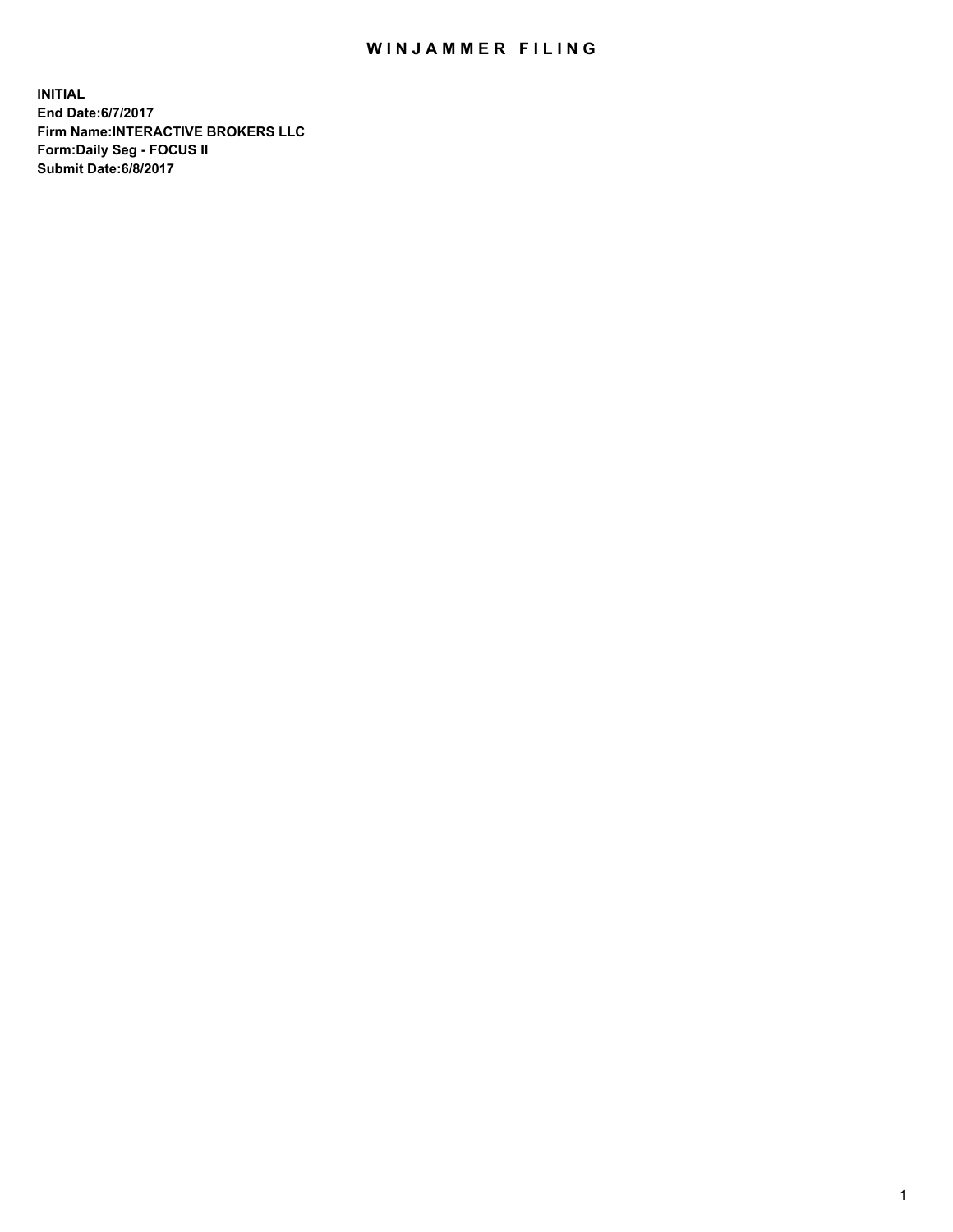## **INITIAL End Date:6/7/2017 Firm Name:INTERACTIVE BROKERS LLC Form:Daily Seg - FOCUS II Submit Date:6/8/2017 Daily Segregation - Cover Page**

| Name of Company<br><b>Contact Name</b><br><b>Contact Phone Number</b><br><b>Contact Email Address</b>                                                                                                                                                                                                                          | <b>INTERACTIVE BROKERS LLC</b><br><b>James Menicucci</b><br>203-618-8085<br>jmenicucci@interactivebrokers.c<br>om |
|--------------------------------------------------------------------------------------------------------------------------------------------------------------------------------------------------------------------------------------------------------------------------------------------------------------------------------|-------------------------------------------------------------------------------------------------------------------|
| FCM's Customer Segregated Funds Residual Interest Target (choose one):<br>a. Minimum dollar amount: ; or<br>b. Minimum percentage of customer segregated funds required:% ; or<br>c. Dollar amount range between: and; or<br>d. Percentage range of customer segregated funds required between: % and %.                       | $\overline{\mathbf{0}}$<br>0<br>155,000,000 245,000,000<br>00                                                     |
| FCM's Customer Secured Amount Funds Residual Interest Target (choose one):<br>a. Minimum dollar amount: ; or<br>b. Minimum percentage of customer secured funds required:%; or<br>c. Dollar amount range between: and; or<br>d. Percentage range of customer secured funds required between: % and %.                          | $\overline{\mathbf{0}}$<br>0<br>80,000,000 120,000,000<br>00                                                      |
| FCM's Cleared Swaps Customer Collateral Residual Interest Target (choose one):<br>a. Minimum dollar amount: ; or<br>b. Minimum percentage of cleared swaps customer collateral required:% ; or<br>c. Dollar amount range between: and; or<br>d. Percentage range of cleared swaps customer collateral required between:% and%. | $\overline{\mathbf{0}}$<br>$\overline{\mathbf{0}}$<br>00<br>0 <sub>0</sub>                                        |

Attach supporting documents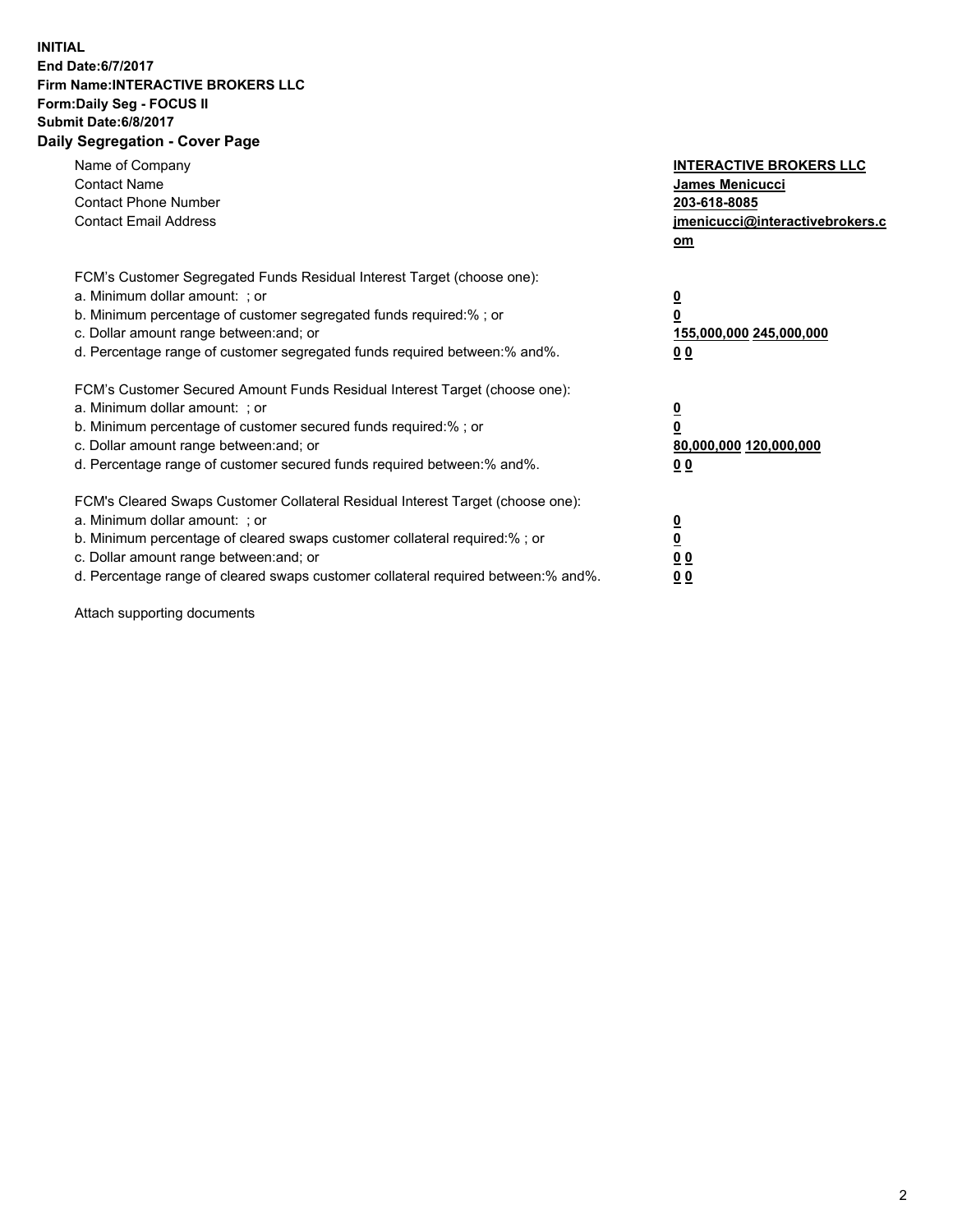## **INITIAL End Date:6/7/2017 Firm Name:INTERACTIVE BROKERS LLC Form:Daily Seg - FOCUS II Submit Date:6/8/2017 Daily Segregation - Secured Amounts**

|     | Foreign Futures and Foreign Options Secured Amounts                                         |                                  |
|-----|---------------------------------------------------------------------------------------------|----------------------------------|
|     | Amount required to be set aside pursuant to law, rule or regulation of a foreign            | $0$ [7305]                       |
|     | government or a rule of a self-regulatory organization authorized thereunder                |                                  |
| 1.  | Net ledger balance - Foreign Futures and Foreign Option Trading - All Customers             |                                  |
|     | A. Cash                                                                                     | 346,099,672 [7315]               |
|     | B. Securities (at market)                                                                   | $0$ [7317]                       |
| 2.  | Net unrealized profit (loss) in open futures contracts traded on a foreign board of trade   | -5,571,640 <sup>[7325]</sup>     |
| 3.  | Exchange traded options                                                                     |                                  |
|     | a. Market value of open option contracts purchased on a foreign board of trade              | 47,511 [7335]                    |
|     | b. Market value of open contracts granted (sold) on a foreign board of trade                | -33,642 [7337]                   |
| 4.  | Net equity (deficit) (add lines 1.2. and 3.)                                                | 340,541,901 [7345]               |
| 5.  | Account liquidating to a deficit and account with a debit balances - gross amount           | 4,631 [7351]                     |
|     | Less: amount offset by customer owned securities                                            | 0 [7352] 4,631 [7354]            |
| 6.  | Amount required to be set aside as the secured amount - Net Liquidating Equity              | 340,546,532 [7355]               |
|     | Method (add lines 4 and 5)                                                                  |                                  |
| 7.  | Greater of amount required to be set aside pursuant to foreign jurisdiction (above) or line | 340,546,532 [7360]               |
|     | 6.                                                                                          |                                  |
|     | FUNDS DEPOSITED IN SEPARATE REGULATION 30.7 ACCOUNTS                                        |                                  |
| 1.  | Cash in banks                                                                               |                                  |
|     | A. Banks located in the United States                                                       | 42,457,787 [7500]                |
|     | B. Other banks qualified under Regulation 30.7                                              | 0 [7520] 42,457,787 [7530]       |
| 2.  | Securities                                                                                  |                                  |
|     | A. In safekeeping with banks located in the United States                                   | 343,648,650 [7540]               |
|     | B. In safekeeping with other banks qualified under Regulation 30.7                          | 0 [7560] 343,648,650 [7570]      |
| 3.  | Equities with registered futures commission merchants                                       |                                  |
|     | A. Cash                                                                                     | $0$ [7580]                       |
|     | <b>B.</b> Securities                                                                        | $0$ [7590]                       |
|     | C. Unrealized gain (loss) on open futures contracts                                         | $0$ [7600]                       |
|     | D. Value of long option contracts                                                           | $0$ [7610]                       |
|     | E. Value of short option contracts                                                          | 0 [7615] 0 [7620]                |
| 4.  | Amounts held by clearing organizations of foreign boards of trade                           |                                  |
|     | A. Cash                                                                                     | $0$ [7640]                       |
|     | <b>B.</b> Securities                                                                        | $0$ [7650]                       |
|     | C. Amount due to (from) clearing organization - daily variation                             | $0$ [7660]                       |
|     | D. Value of long option contracts                                                           | $0$ [7670]                       |
|     | E. Value of short option contracts                                                          | 0 [7675] 0 [7680]                |
| 5.  | Amounts held by members of foreign boards of trade                                          |                                  |
|     | A. Cash                                                                                     | 89,890,496 [7700]                |
|     | <b>B.</b> Securities                                                                        | $0$ [7710]                       |
|     | C. Unrealized gain (loss) on open futures contracts                                         | -6,484,088 [7720]                |
|     | D. Value of long option contracts                                                           | 47,511 [7730]                    |
|     | E. Value of short option contracts                                                          | -33,642 [7735] 83,420,277 [7740] |
| 6.  | Amounts with other depositories designated by a foreign board of trade                      | $0$ [7760]                       |
| 7.  | Segregated funds on hand                                                                    | $0$ [7765]                       |
| 8.  | Total funds in separate section 30.7 accounts                                               | 469,526,714 [7770]               |
| 9.  | Excess (deficiency) Set Aside for Secured Amount (subtract line 7 Secured Statement         | 128,980,182 [7380]               |
|     | Page 1 from Line 8)                                                                         |                                  |
| 10. | Management Target Amount for Excess funds in separate section 30.7 accounts                 | 80,000,000 [7780]                |
| 11. | Excess (deficiency) funds in separate 30.7 accounts over (under) Management Target          | 48,980,182 [7785]                |
|     |                                                                                             |                                  |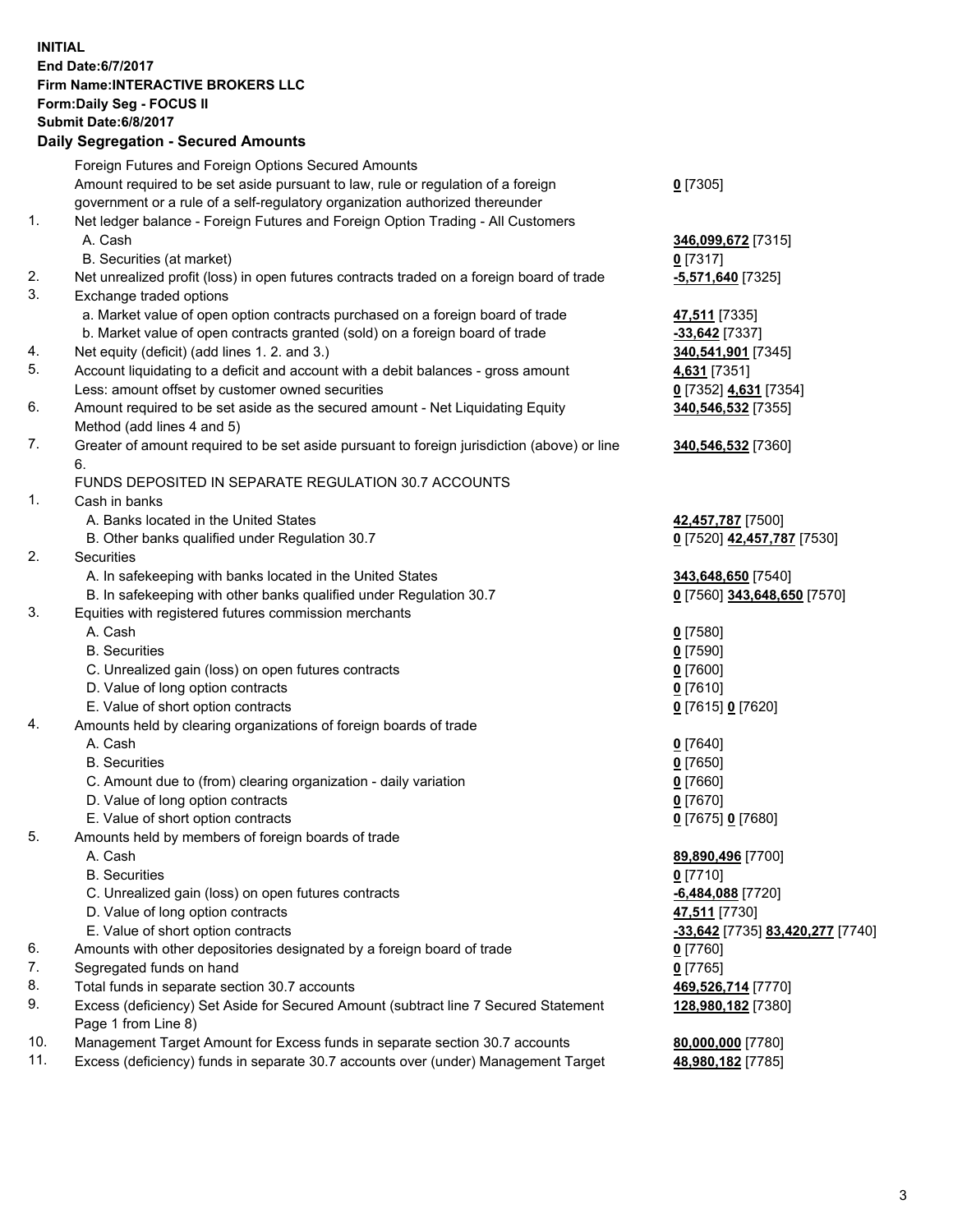**INITIAL End Date:6/7/2017 Firm Name:INTERACTIVE BROKERS LLC Form:Daily Seg - FOCUS II Submit Date:6/8/2017 Daily Segregation - Segregation Statement** SEGREGATION REQUIREMENTS(Section 4d(2) of the CEAct) 1. Net ledger balance A. Cash **4,135,647,169** [7010] B. Securities (at market) **0** [7020] 2. Net unrealized profit (loss) in open futures contracts traded on a contract market **-178,225,671** [7030] 3. Exchange traded options A. Add market value of open option contracts purchased on a contract market **245,523,982** [7032] B. Deduct market value of open option contracts granted (sold) on a contract market **-343,229,507** [7033] 4. Net equity (deficit) (add lines 1, 2 and 3) **3,859,715,973** [7040] 5. Accounts liquidating to a deficit and accounts with debit balances - gross amount **239,219** [7045] Less: amount offset by customer securities **0** [7047] **239,219** [7050] 6. Amount required to be segregated (add lines 4 and 5) **3,859,955,192** [7060] FUNDS IN SEGREGATED ACCOUNTS 7. Deposited in segregated funds bank accounts A. Cash **500,977,791** [7070] B. Securities representing investments of customers' funds (at market) **2,264,365,270** [7080] C. Securities held for particular customers or option customers in lieu of cash (at market) **0** [7090] 8. Margins on deposit with derivatives clearing organizations of contract markets A. Cash **23,666,934** [7100] B. Securities representing investments of customers' funds (at market) **1,378,272,503** [7110] C. Securities held for particular customers or option customers in lieu of cash (at market) **0** [7120] 9. Net settlement from (to) derivatives clearing organizations of contract markets **-3,729,792** [7130] 10. Exchange traded options A. Value of open long option contracts **245,525,504** [7132] B. Value of open short option contracts **-343,231,668** [7133] 11. Net equities with other FCMs A. Net liquidating equity **0** [7140] B. Securities representing investments of customers' funds (at market) **0** [7160] C. Securities held for particular customers or option customers in lieu of cash (at market) **0** [7170] 12. Segregated funds on hand **0** [7150] 13. Total amount in segregation (add lines 7 through 12) **4,065,846,542** [7180] 14. Excess (deficiency) funds in segregation (subtract line 6 from line 13) **205,891,350** [7190] 15. Management Target Amount for Excess funds in segregation **155,000,000** [7194] **50,891,350** [7198]

16. Excess (deficiency) funds in segregation over (under) Management Target Amount Excess